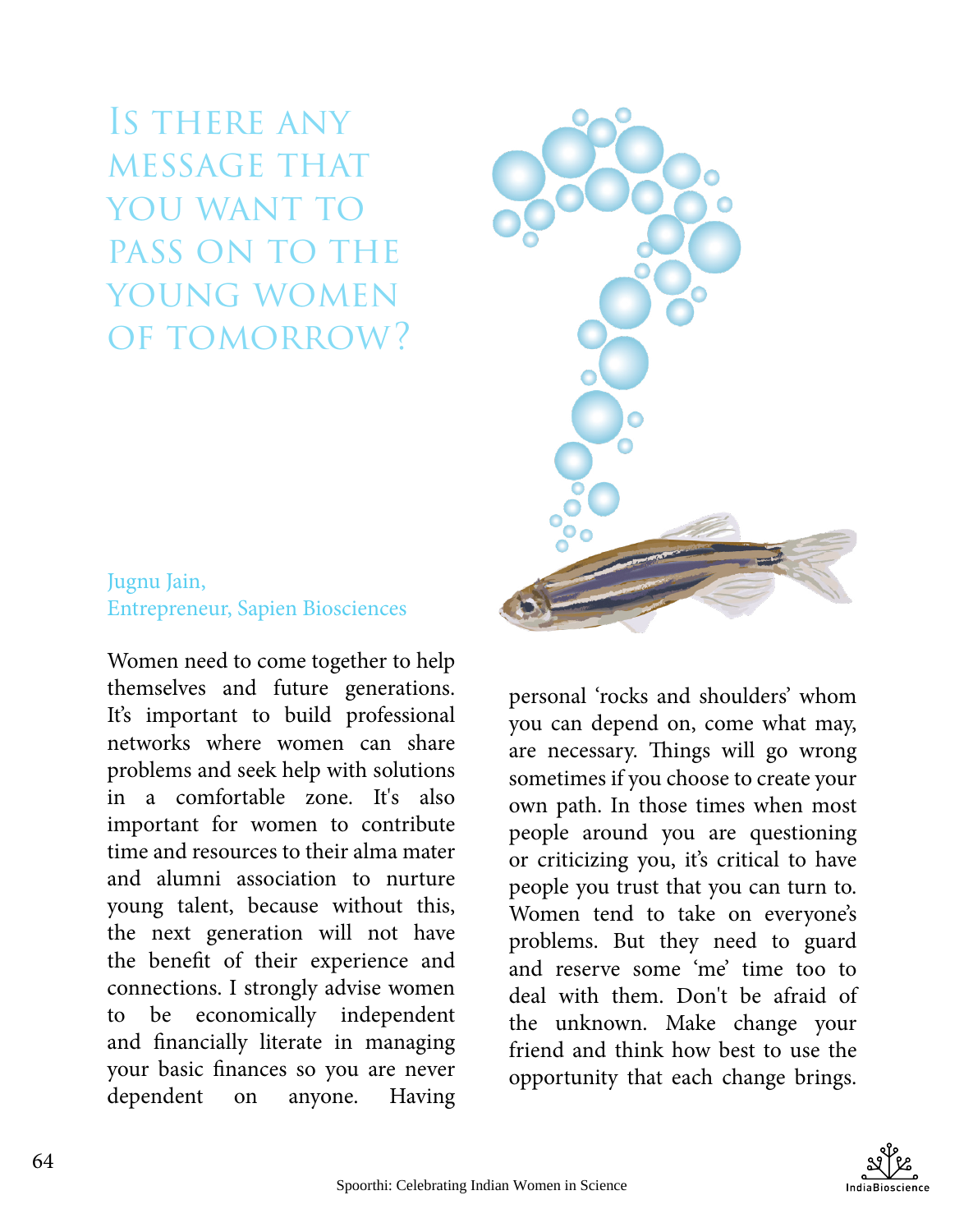#### Sarah Iqbal, Public engagement officer, Wellcome Trust/DBT India Alliance

I would simply pass on the message I have received over the years – pursue what you are truly interested in, don't get distracted by other people's opinions about you or your capabilities. And most importantly, be the change you want to see.

# P Hemalatha Reddy, Educator, Sri Venketeswara College

This is a golden age for women working in science. Women of today come from the second generation of working women in the family. They are more bold, confident and open to new ideas and opportunities. And there are ample opportunities because India has established its position at the global forum. They just have to make the right move at the right time. So, my message to young women is never to lose hope and utilise your time wisely and constructively. Balance work with family time. And most of all, reserve some time for your own self. If you are healthy and happy, everything else will follow suit.

# Lipika Sahoo, Intellectual Property Professional Lifeintelect consultancy Pvt Ltd

Believe in your dreams. Be resilient. Accept yourself as you are.

# Devapriya Chattopadhyay, Paleobiologist, IISER Kolkata

Don't let others define you or your path. Take pride in your sense of logic, compassion and hard work. Be fiercely independent. This means that you have to struggle through your failures, probably alone. This, however, also ensures that your eventual success would be truly yours.

# Suhita Nadkarni, Neurobiologist, IISER Pune

My personal experience has lead me to understand that you don't always have to make a choice between a career in science and home and other duties and joy associated with being a homemaker. If you are able to cultivate an environment of support at home and at work, choose a domestic partner who is able to contribute equally at home and who understands the nature of your work as much as you are able to reciprocate that support, you can very much be a part of the playing field in science. Also remember to be the mentor that you have had or you would have like to have had. Set an example. Change the levels of acceptability at every given opportunity that undermine the capability of the female gender, stereotypes them and discriminates against them. Young people are always keenly observing.

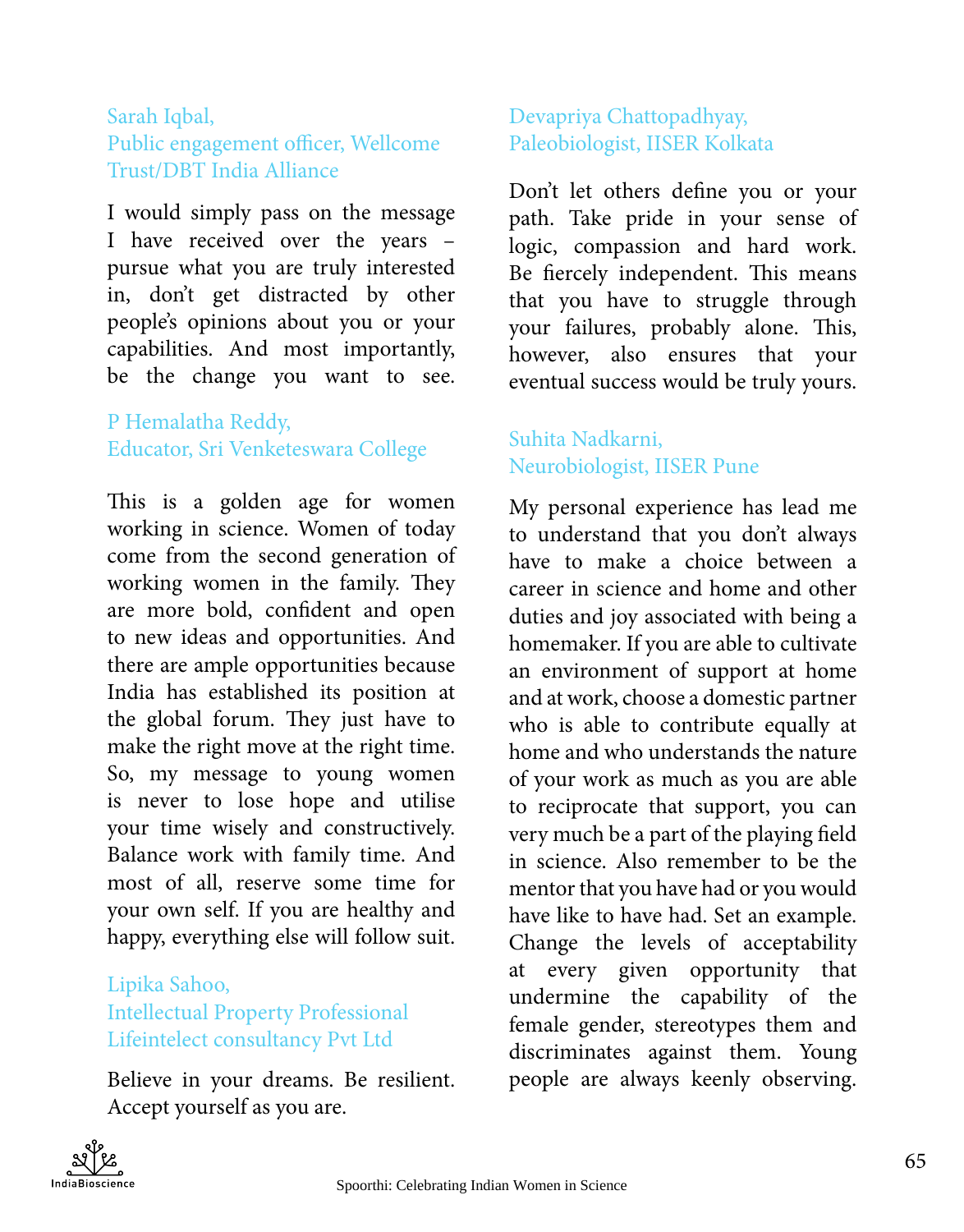#### Smitha Hegde Educator, NITTE University Centre for Science Education and Research

Success is a scale you can draw for yourself and do not allow anyone else to define it for you, because you are the best judge of your assets and capacities

#### Sonam Mehrotra, Cancer biologist, ACTREC

Give priority to yourself (mental and physical health) and your successful career. A successful career in science requires passion, a lot of hard work and perseverance. Be aware of this while choosing science/research as a career.

# Dhanashree Paranjpe, Ecologist, Abasaheb Garware College,

If women internalise the message that they have to choose only one thing- career in science or personal relationships/responsibilities, there is little chance of following one's passion for science. Don't focus on naysayers, don't doubt your ability to contribute to science just because you are a woman. We may have to make a thousand other adjustments to follow our dreams. I have learned it the hard way- believe in yourself, speak up about your struggles, be a role model to others in whatever field you choose. Blaze the trail for others to follow.

#### Bushra Ateeq, Molecular oncologist, IIT Kanpur

I want every young woman to believe in themselves. They all have enormous potential and competence, they just need to discover it, don't be afraid in attempting something new and don't get disheartened if you fail. Remember, each failure teaches you something new which contributes towards your success.

Meenakshi Munshi, Scientist 'G'/Adviser, Department of Biotechnology, Govt. of India

Stay away from negative people, very few people in life will encourage you to believe in your own self. Take life as it comes because one doesn't know how destiny unfolds, so go with the flow. Don't give up till it is over. Above all, what counts in life is peace within self, so work towards it.

Savita Ayyar Research Management Consultant, Jaquaranda Tree

Being successful is important, but so is having a good work-life balance. As Richard Feynman said, "Nobody ever figures out what life is all about, and it doesn't matter. Explore the world. Nearly everything is really interesting if you go into it deeply

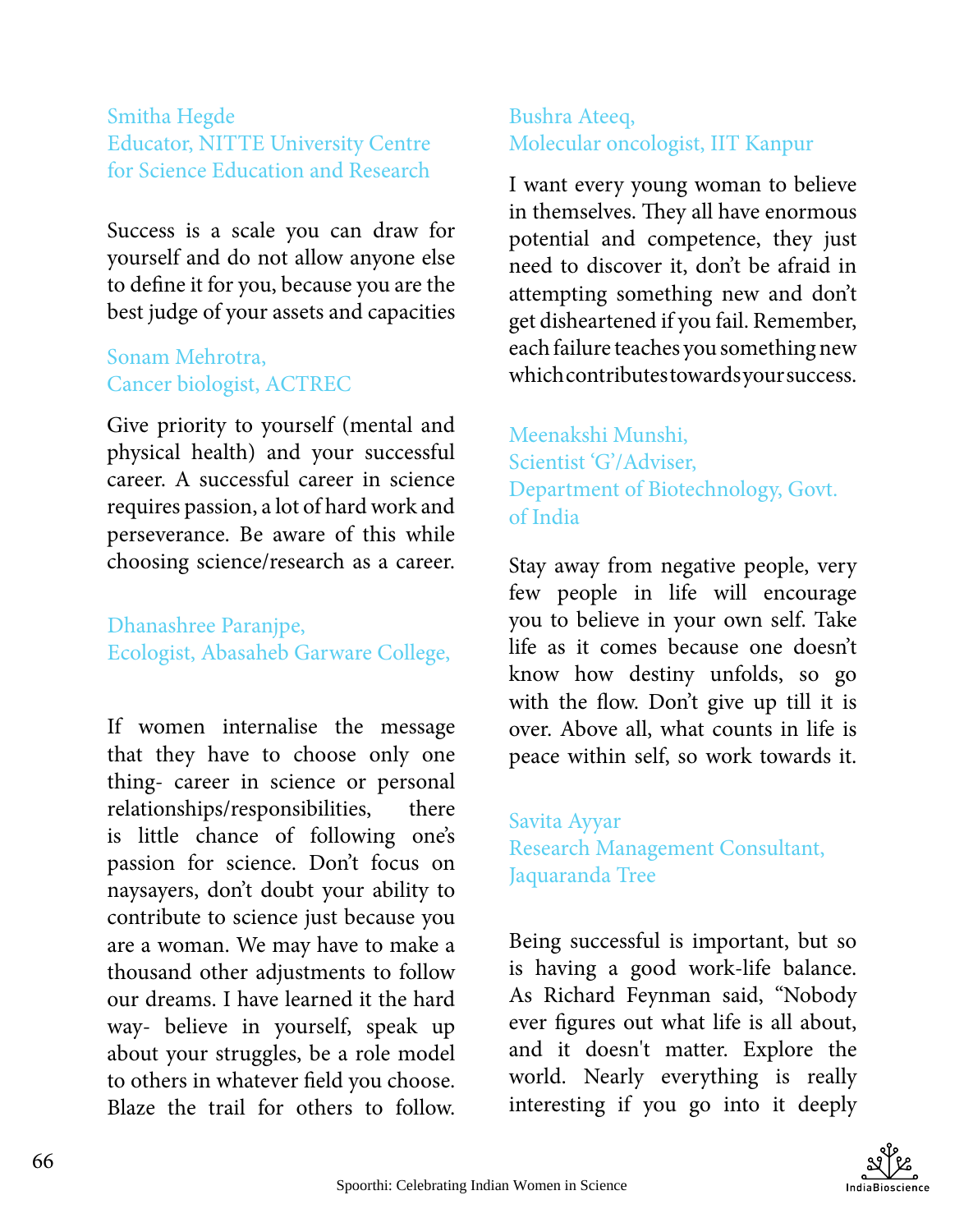enough!" Build a fulfilling career and also savour all that life has to offer!

Farah Ishtiaq, Ecologist, Indian Institute of Science,

Do what you are interested in and are good at - it's good to give priority to home but there is also a part of you that you need to explore, develop and nurture. Don't lose your focus.

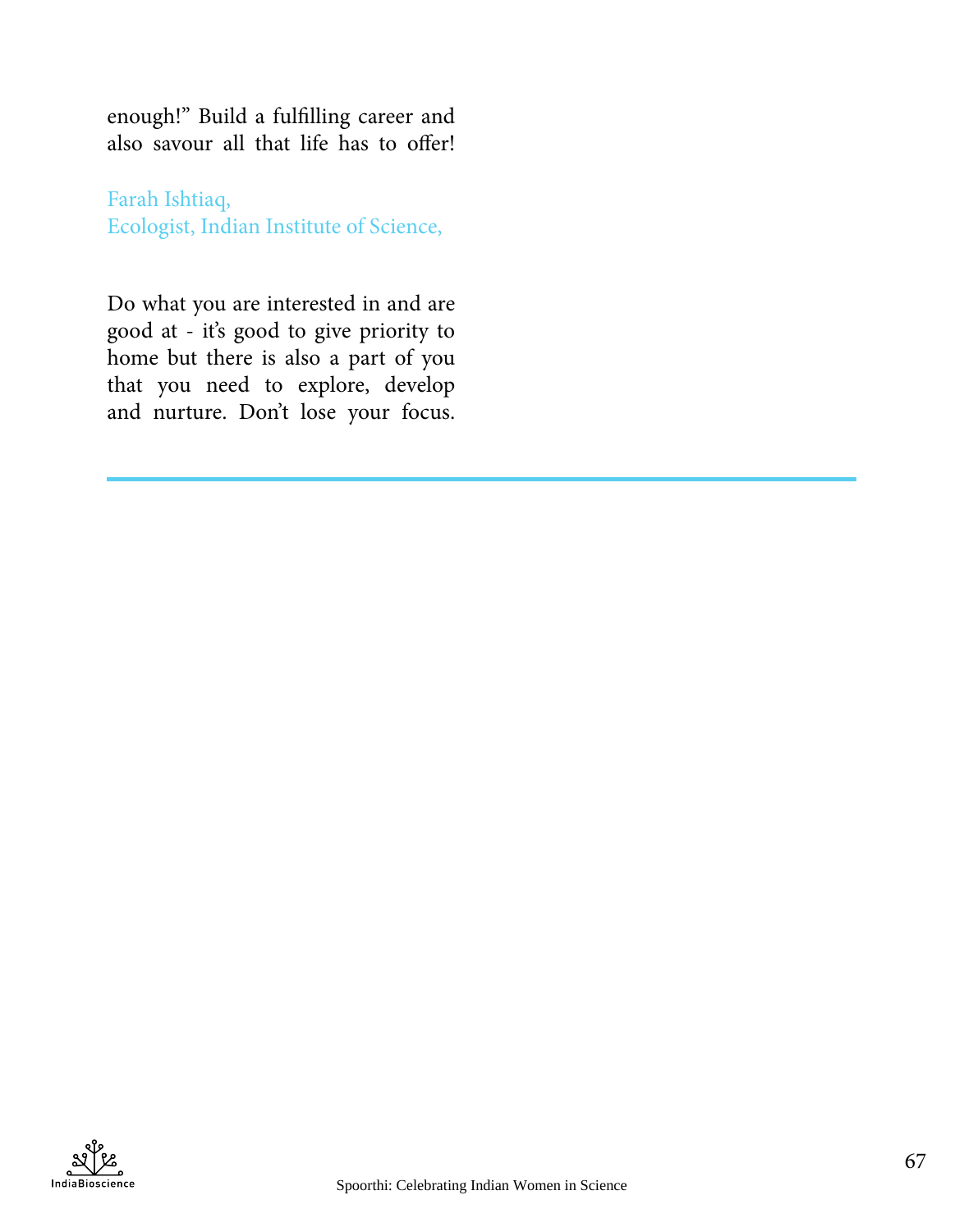# Contributing Authors

# Anitha Kurup

Sociologist, National Institute of Advanced Studies (NIAS), Bengaluru Anitha Kurup is a Professor and Dean, School of Social Sciences and Head of the Education Programme at National Institute of Advanced Studies (NIAS), Bangalore. She leads the National Gifted and Talented Education Program in India anchored at NIAS. Her research interests span the broad disciplines of education and gender studies.



# Rashna Bhandari

# Molecular Biologist, Centre for DNA Fingerprinting and Diagnostics (CDFD), Hyderabad

Rashna Bhandari is Head, Laboratory of Cell Signalling at the Centre for DNA Fingerprinting and Diagnostics (CDFD), Hyderabad. Her lab studies signal transduction in biological systems, with particular emphasis on understanding the role of inositol pyrophosphates in physiology and metabolism.

# Sandhya Koushika

Neurobiogist, Tata Institute of Fundamental Research (TIFR), Mumbai Sandhya Koushika is an Associate Professor at the Department of Biological Sciences, Tata Institute of Fundamental Research. Her lab studies the process of cargo transport in neurons.

# Sandhya S. Vishweshwariah

#### Cell Biologist, Indian Institute of Science, Bengaluru

Sandhya S. Visweswariah is associated with the Department of Molecular Reproduction, Development and Genetics and the Centre for Biosystems Science and Engineering in the Indian Institute of Science, Bangalore. She is a Margdarshi Fellow supported by the India Alliance, and is fostering closer interactions between Clinicians in CMC Vellore and researchers in the Indian Institute of Science, with the hope of establishing a vibrant Medical Research Hub in the Institute.